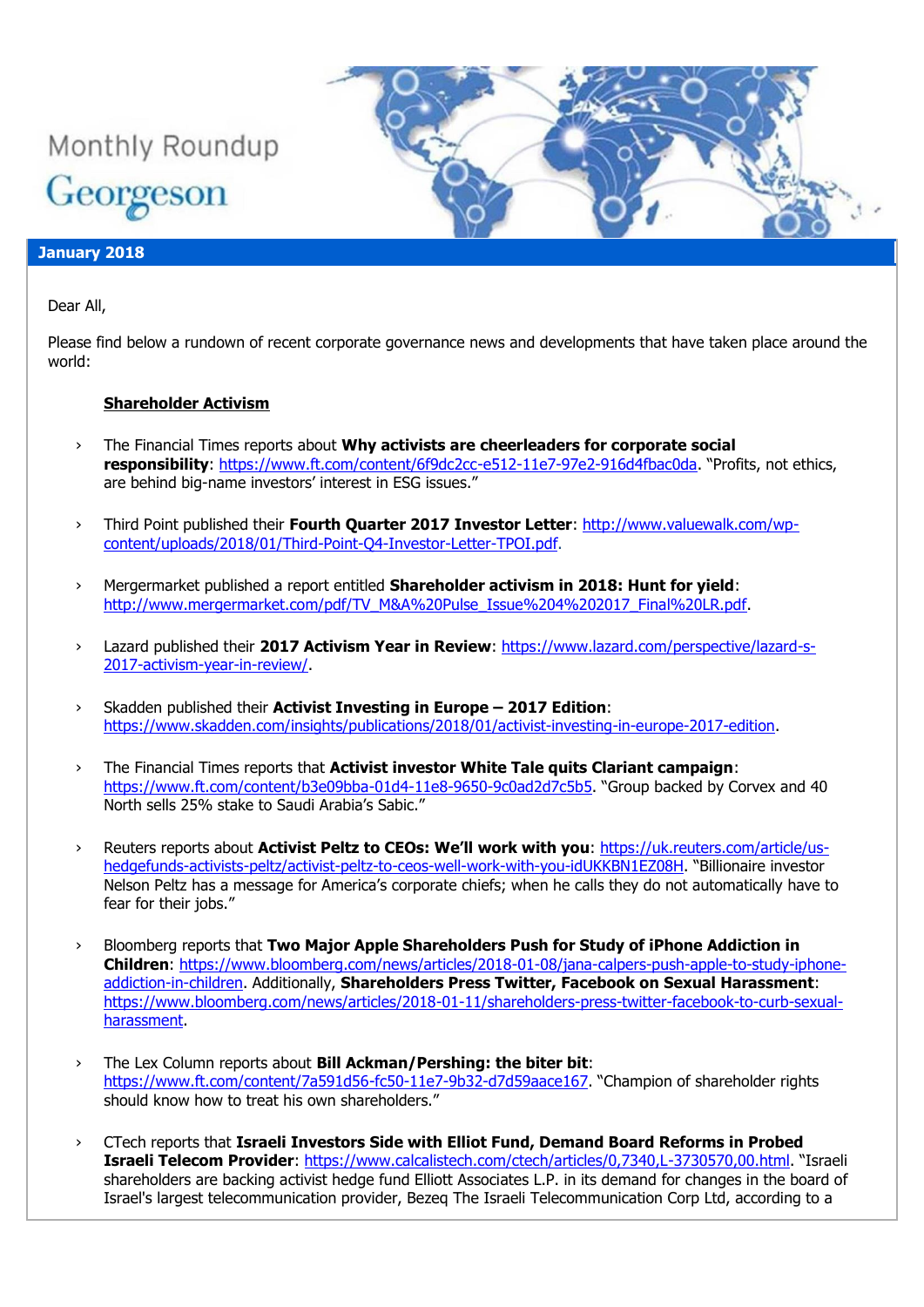Thursday letter reviewed by Calcalist."

## **Europe…**

- › The Financial Times reports that **Boardroom diversity rules could tip investor decisions**: <https://www.ft.com/content/a22a4906-fb77-11e7-a492-2c9be7f3120a>. "European decree is potential catalyst for redirection of assets to gender-based funds."
- › The Financial Times reports that **Consumer goods groups fail to match executive pay to performance**:<https://www.ft.com/content/3182a7c0-f7a8-11e7-8715-e94187b3017e>. "RBC research finds lack of connection between share price and remuneration 'troubling'."

## **…and beyond**

- › The Wall Street Journal reports about **BlackRock CEO to Companies: Pay Attention To 'Societal Impact'**: [https://www.wsj.com/articles/blackrock-ceo-to-companies-pay-attention-to-societal-impact-](https://www.wsj.com/articles/blackrock-ceo-to-companies-pay-attention-to-societal-impact-1516120840)[1516120840](https://www.wsj.com/articles/blackrock-ceo-to-companies-pay-attention-to-societal-impact-1516120840). "The boss of the world's largest money manager told corporate chiefs to prepare for BlackRock Inc. to become a more assertive shareholder. Laurence Fink in his annual letter to chief executives of companies in which BlackRock invests called on them to better articulate their long-term plans and how their organizations contribute to society, and said the New York money manager will have more frequent and indepth conversations with them. He has made similar appeals to CEOs in past letters." **See here for the full letter**: [https://www.blackrock.com/corporate/en-us/investor-relations/larry-fink-ceo-letter.](https://www.blackrock.com/corporate/en-us/investor-relations/larry-fink-ceo-letter)
- › Bloomberg reports that **CEOs in U.S., India Earn the Most Compared With Average Workers**: [https://www.bloomberg.com/news/articles/2017-12-28/ceos-in-u-s-india-earn-the-most-compared-with](https://www.bloomberg.com/news/articles/2017-12-28/ceos-in-u-s-india-earn-the-most-compared-with-average-workers)[average-workers](https://www.bloomberg.com/news/articles/2017-12-28/ceos-in-u-s-india-earn-the-most-compared-with-average-workers). "Chief executive officers in the U.S. are paid much better than their peers abroad, and the gap between their compensation and that of average American workers is wider than in other countries. CEOs of the biggest publicly traded U.S. companies averaged \$14.3 million in annual pay, more than double that of their Canadian counterparts and 10 times greater than those in India, according to a Bloomberg analysis that used benchmark stock indexes in 22 nations."
- › The Financial Times reports that **Insurers go cold on coal industry**: <https://www.ft.com/content/7ec63f34-f20c-11e7-ac08-07c3086a2625>. "Worries over effect of global warming on claims sparks crackdown on polluting fuel."
- › The Harvard Business School reports that **If the CEO's High Salary Isn't Justified to Employees, Firm Performance May Suffer**: [https://hbswk.hbs.edu/item/if-the-ceo-s-high-salary-isn-t-justified-to](https://hbswk.hbs.edu/item/if-the-ceo-s-high-salary-isn-t-justified-to-employees-firm-performance-may-suffer)[employees-firm-performance-may-suffer](https://hbswk.hbs.edu/item/if-the-ceo-s-high-salary-isn-t-justified-to-employees-firm-performance-may-suffer). "Researcher Ethan Rouen discovers that rank-and-file employees understand the boss deserves a big salary, but only when the number is fully explained."
- › Glass Lewis reports on **Raising the Stakes on Board Gender Diversity**: <http://www.glasslewis.com/raising-stakes-board-gender-diversity/>. "2017 has seen interest in board composition intensify. Investors have long scrutinized individual directors' qualifications; however, increasingly they are asking how those individuals complement each other, and whether the overall board reflects a diverse mix of backgrounds, skills and qualifications. Investors want to know how boards ensure that they are recruiting directors whose expertise aligns with company strategy, and numerous investment firms have updated their proxy voting policies to punish boards that lack diversity."
- › The Financial Times reports that **Lure of tech IPOs spurs Asian exchanges to seek dual-class listings**:<https://www.ft.com/content/8403cd18-ffea-11e7-9650-9c0ad2d7c5b5>. "Hong Kong and Singapore exchanges back structure as fund managers cry foul."
- › Edelman have published **The 2018 Edelman Trust Barometer**: [https://www.edelman.com/trust](https://www.edelman.com/trust-barometer)[barometer](https://www.edelman.com/trust-barometer). "There is renewed confidence in experts, notably technical experts and academics (63 percent and 61 percent, respectively), as well as a fast-recovering belief in CEOs (up from 37 percent to 44 percent),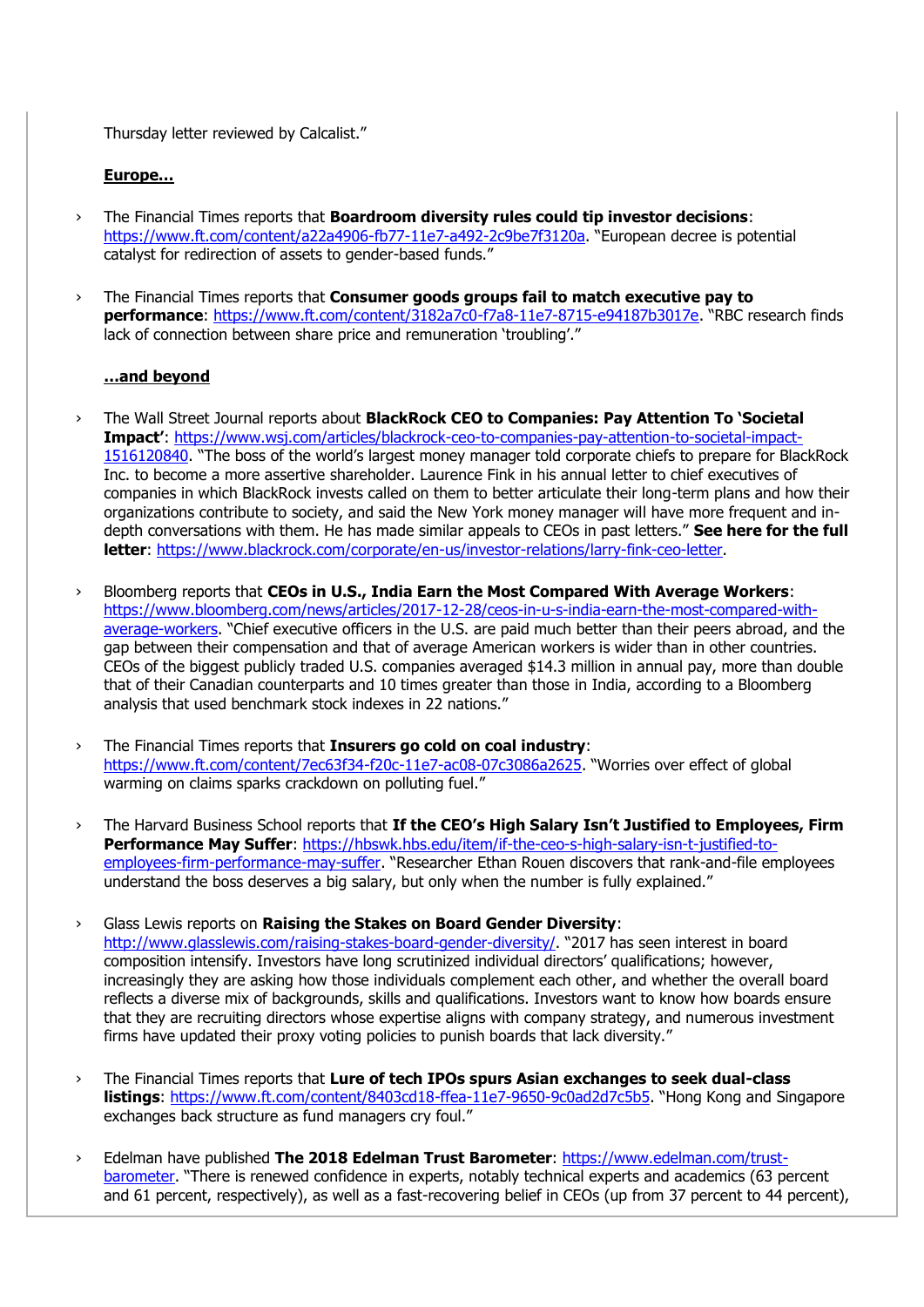rewarded for speaking out on issues. […] There are new expectations of corporate leaders. Nearly 7 in 10 respondents say that building trust is the No. 1 job for CEOs, ahead of high-quality products and services. Nearly two-thirds say they want CEOs to take the lead on policy change instead of waiting for government, which now ranks significantly below business in trust in most markets. This is the time for business to address the wage stagnation of the working class over the past two decades while acknowledging the need to retrain employees who are about to be replaced by automation." See here for the full report: [https://cms.edelman.com/sites/default/files/2018-](https://cms.edelman.com/sites/default/files/2018-01/2018%20Edelman%20Trust%20Barometer%20Global%20Report.pdf)

[01/2018%20Edelman%20Trust%20Barometer%20Global%20Report.pdf.](https://cms.edelman.com/sites/default/files/2018-01/2018%20Edelman%20Trust%20Barometer%20Global%20Report.pdf)

# **UK**

› The PLSA (Pensions and Lifetime Savings Association) has published its **AGM Voting Review**: <https://www.plsa.co.uk/Policy-and-Research-Document-library-PLSA-AGM-review-2017>. "Overall the AGM Voting Review shows relatively steady levels of shareholder dissent at company AGMs for the past two years, with roughly one fifth of companies (FTSE 250: 56 and FTSE 100: 17) experiencing significant dissent over at least one resolution at their AGM. Over the longer term, the report reveals a fall in shareholder dissent since its peak in the aftermath of the financial crisis and the subsequent focus on governance that this entailed. Executive pay awards continue to be the most controversial aspect of corporate governance, with the figures of significant remuneration-related dissent at FTSE 350 AGMs from 2015-2017 consistent with previous years. The report also illustrates some progress in holding board members to account for flawed executive pay practices at FTSE-100 companies. In 2016, average dissent levels over remuneration policies were four times higher than dissent over the re-election of remuneration committee chairs as directors. In 2017, they were less than twice as high, suggesting that most shareholders are now voting against the remuneration committee chair if they vote against the remuneration policy." See the full document here: [https://www.plsa.co.uk/Portals/0/Documents/Policy-](https://www.plsa.co.uk/Portals/0/Documents/Policy-Documents/2018/AGM%20review%202017.pdf)[Documents/2018/AGM%20review%202017.pdf.](https://www.plsa.co.uk/Portals/0/Documents/Policy-Documents/2018/AGM%20review%202017.pdf) The PLSA have also published their **Corporate** 

Governance Policy and Voting Guidelines 2018: [https://www.plsa.co.uk/Press-Centre/Press-](https://www.plsa.co.uk/Press-Centre/Press-Releases/Article/PLSA-publishes-corporate-governance-policy-and-voting-guidelines-2018)[Releases/Article/PLSA-publishes-corporate-governance-policy-and-voting-guidelines-2018.](https://www.plsa.co.uk/Press-Centre/Press-Releases/Article/PLSA-publishes-corporate-governance-policy-and-voting-guidelines-2018)

- › The Financial Times reports that **Carillion's sins of omission on pay and debt were a warning sign**: <https://www.ft.com/content/2c6ad932-fad8-11e7-a492-2c9be7f3120a>. "Too much crucial information remained buried and was missed for too long."
- › Bloomberg reports that **EasyJet's New Male CEO Takes Pay Cut to Match Female Predecessor**: [https://www.bloomberg.com/news/articles/2018-01-29/easyjet-s-new-male-ceo-takes-pay-cut-to-match](https://www.bloomberg.com/news/articles/2018-01-29/easyjet-s-new-male-ceo-takes-pay-cut-to-match-female-predecessor)[female-predecessor](https://www.bloomberg.com/news/articles/2018-01-29/easyjet-s-new-male-ceo-takes-pay-cut-to-match-female-predecessor). "EasyJet Plc's newly hired chief executive officer is taking a pay cut to match the salary of his predecessor, Carolyn McCall, as the discount airline joins U.K.-wide efforts to reduce the national gender gap in remuneration. Johan Lundgren's salary, originally set at 740,000 pounds (\$1.04 million), will be reduced 4.6 percent to the 706,000 pounds earned by McCall last year, before she left to run U.K. broadcaster ITV Plc, the Luton, England-based carrier said in a statement Monday. EasyJet will also seek to beat a target of ensuring that 20 percent of new pilots are women by 2020, Lundgren said."

› Shearman & Sterling reports about **Changes to the UK Takeover Code**: <https://www.shearman.com/perspectives/2018/01/changes-uk-code-asset-sales-and-other>. "On 8 January 2018, changes were made to the U.K. Takeover Code which: (i) for the first time, expand the application of the Code to certain 'asset' transactions taking place in 'offer situations', (ii) require greater disclosure by bidders of their future intentions with regard to the target and its operations, and (iii) unless the target agrees otherwise, require a bidder to delay by 14 days the posting of its offer document following the announcement of its firm intention to make an offer. A number of other less significant changes to the Code have also been made which are mentioned below."

- › The Financial Times reports that **Persimmon chief defends bonus as home sales rise**: <https://www.ft.com/content/86625208-f533-11e7-88f7-5465a6ce1a00>. "Jeff Fairburn in line for £100m from UK housebuilder's award scheme."
- › PwC have published a report entitled **ISS: friend or foe to stewardship?**: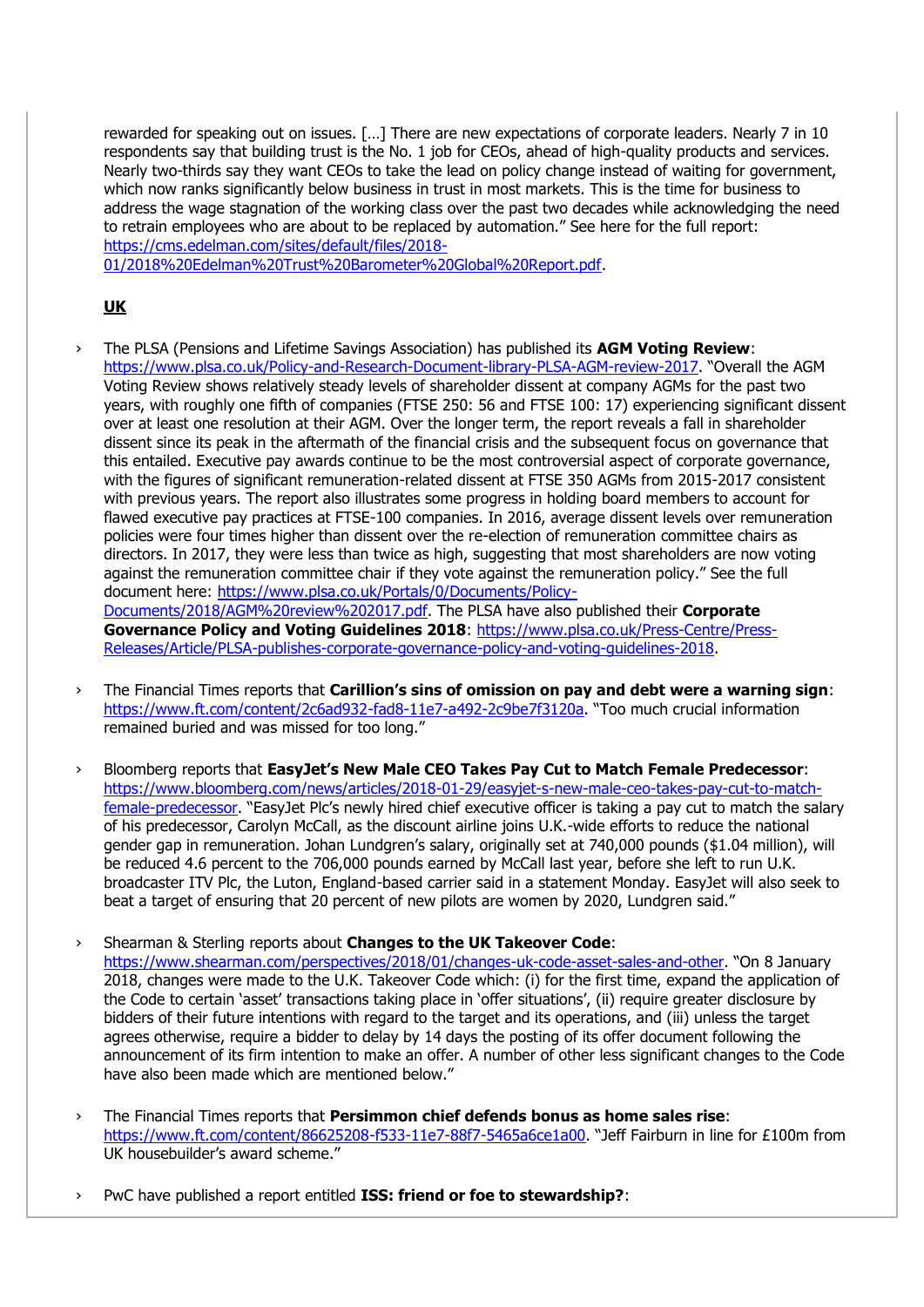[https://www.pwc.co.uk/services/human-resource-services/insights/executive-pay-world-of-truthiness/iss](https://www.pwc.co.uk/services/human-resource-services/insights/executive-pay-world-of-truthiness/iss-friend-or-foe-to-stewardship.html)[friend-or-foe-to-stewardship.html](https://www.pwc.co.uk/services/human-resource-services/insights/executive-pay-world-of-truthiness/iss-friend-or-foe-to-stewardship.html). "Shareholder advisory firms such as Institutional Shareholder Services ('ISS') have come under increasing focus in recent times. Accused of wielding power without accountability, they are increasingly being brought into the regulatory net. In the EU, such firms will come under the remit of the Shareholder Rights Directive, and will become subject to a code of practice with a regulatory underpinning. The UK Stewardship Code is likely to be extended in the new year more explicitly to cover the role of shareholder advisory firms. Although they are currently encouraged to report against the Stewardship Code, the Code is not very relevant to the role they play in supporting stewardship. The advisory industry is in the process of reviewing its own best practice principles. Within our latest report ISS: a friend or foe to stewardship? We look at a range of issues including: The role of shareholder advisory firms; What is the impact of ISS?; What needs to be happen next?". See here for the full document: [https://www.pwc.co.uk/human-resource-services/assets/documents/iss-friend-or-foe-to-stewardship.pdf.](https://www.pwc.co.uk/human-resource-services/assets/documents/iss-friend-or-foe-to-stewardship.pdf)

#### **France**

› The AFG (the French asset management association) **reinforces its recommendations for their 20th anniversary**:<http://www.afg.asso.fr/lafgrenforcesesrecommandationsgouvernemententreprise/>. "The asset management industry has been steadily and intensively active in the area of corporate governance for twenty years, a key factor in promoting asset quality, responsible investment and long-term savings. In this context, the AFG publishes since 1998 a collection of recommendations on corporate governance relating to general meetings and boards of directors of listed companies. As is the case every year, before the AGM season, AFG publishes an update of these recommendations, which help the management companies in the exercise of their votes." See here for the full document (in French, for now): [http://www.afg.asso.fr/wp](http://www.afg.asso.fr/wp-content/uploads/2017/01/Recommandations_sur_le_gouvernement_d_entreprise_2018.pdf)[content/uploads/2017/01/Recommandations\\_sur\\_le\\_gouvernement\\_d\\_entreprise\\_2018.pdf.](http://www.afg.asso.fr/wp-content/uploads/2017/01/Recommandations_sur_le_gouvernement_d_entreprise_2018.pdf)

› The French Ministry of Economy and Finance has launched a **public consultation as part of the plan**  designed to Foster Business Growth and Transformation: [https://www.pacte](https://www.pacte-entreprises.gouv.fr/projects/consultation/consultation/consultation-9/opinions/financer-se-financer-plus-facilement/encourager-les-nouveaux-investisseurs-en-renforcant-le-droit-des-actionnaires-minoritaires)[entreprises.gouv.fr/projects/consultation/consultation/consultation-9/opinions/financer-se-financer-plus](https://www.pacte-entreprises.gouv.fr/projects/consultation/consultation/consultation-9/opinions/financer-se-financer-plus-facilement/encourager-les-nouveaux-investisseurs-en-renforcant-le-droit-des-actionnaires-minoritaires)[facilement/encourager-les-nouveaux-investisseurs-en-renforcant-le-droit-des-actionnaires-minoritaires.](https://www.pacte-entreprises.gouv.fr/projects/consultation/consultation/consultation-9/opinions/financer-se-financer-plus-facilement/encourager-les-nouveaux-investisseurs-en-renforcant-le-droit-des-actionnaires-minoritaires) "Corporate governance is part of the consultation. Three topics in particular are brought forward when it comes to large listed firms: 1) Reinforcing the monitoring of related-party transactions; 2) Enhancing the duties of the board of directors; and, 3) Protecting minority shareholders." **The consultation closes on 5 February 2018.**

#### **Germany**

› Handelsblatt reports that **Deutsche Bank catches flak for big executive bonuses**: <https://global.handelsblatt.com/finance/deutsche-bank-executive-bonuses-880788>. "Business is less than buoyant at Deutsche Bank, yet Germany's largest lender appears ready to shower its managers with bonuses. Despite making its third-consecutive loss in 2017, the bank is mulling performance-related payouts of over €1 billion (\$1.2 billion), according to a German newspaper report. The reason, according to the bank, is to avoid a brain drain of talent to Wall Street rivals. But politicians are fuming, especially on the left. In the run-up to this Friday's annual results conference, there had been a furious debate about bonuses on Deutsche's board. Bonuses amounted to €2.4 billion in 2015, but were slashed to €500 million after profits nose-dived the following year. According to insiders, the feud about the size of 2017 bonuses erupted late last year, with CEO John Cryan said to be opposed to an increased payout. That was even before the bank announced earlier this month that Deutsche would make a slight loss for 2017, due in part to changes in US accounting practices for tax credits. Despite that, Mr. Cryan is said to have backed down on the issue, according to the Frankfurter Allgemeine Sonntagszeitung."

› The Financial Times reports that **ThyssenKrupp promises to listen to clamour for reform**: <https://www.ft.com/content/bbd72d72-fcf5-11e7-9b32-d7d59aace167>. "Activist fund Cevian tells German industrial group to hasten pace of transformation."

› Hermes Investment Management have published their **Corporate Governance Principles for Germany**: [https://www.hermes-investment.com/ukw/wp-content/uploads/sites/80/2017/12/germany-cg-principles-dec-](https://www.hermes-investment.com/ukw/wp-content/uploads/sites/80/2017/12/germany-cg-principles-dec-2017.pdf)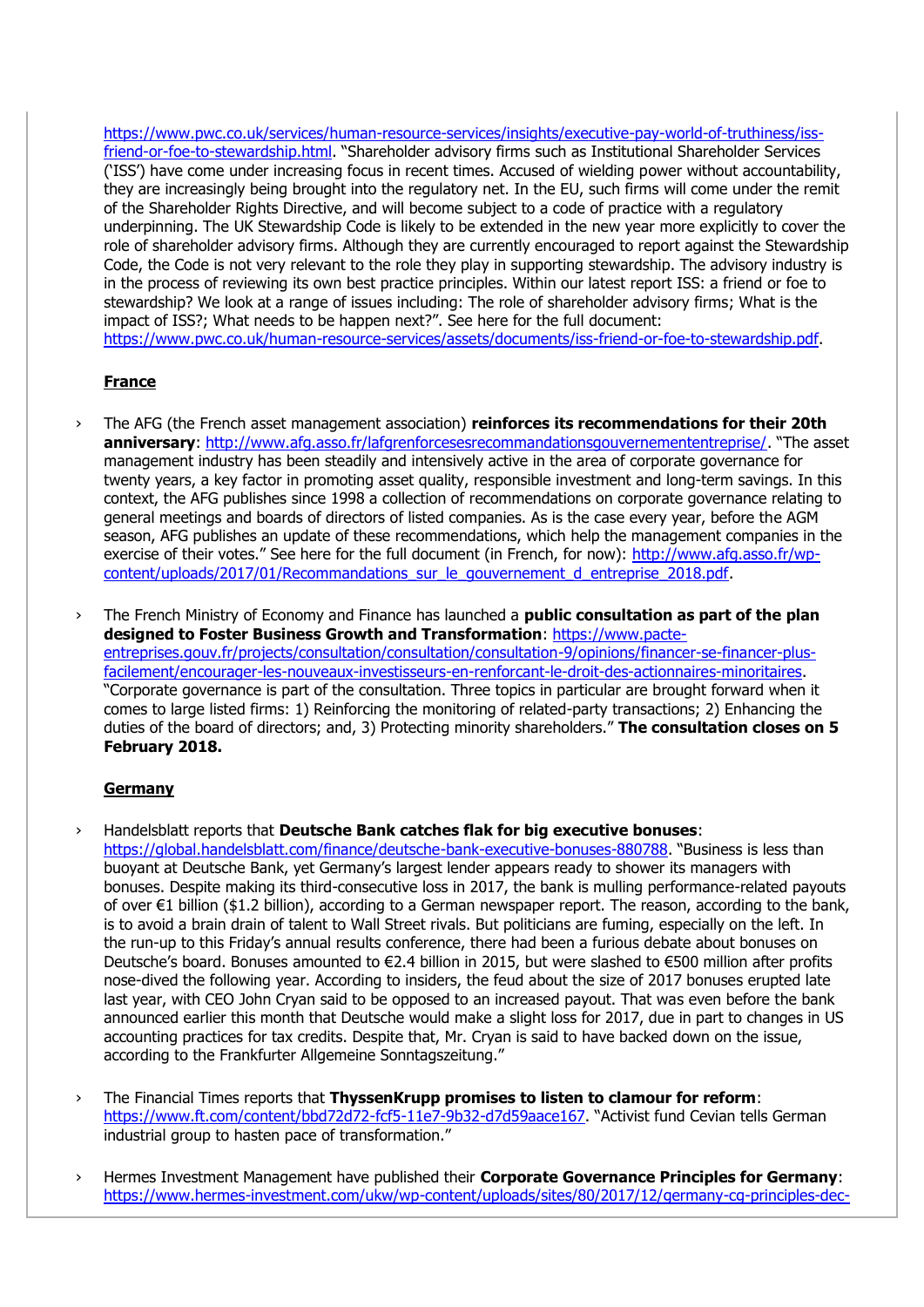[2017.pdf](https://www.hermes-investment.com/ukw/wp-content/uploads/sites/80/2017/12/germany-cg-principles-dec-2017.pdf). "We generally endorse the recommendations of the German Corporate Governance Code (the Code) in its February 2017 version and encourage companies to comply with it. Any cases of noncompliance with its recommendations or suggestions should be explained in full. However, we condone non-compliance with the Code where companies can convincingly explain that their governance and the protection of the interests of minority shareholders are improved by doing so. We expect companies to explain in detail to shareholders why they believe that a divergence from the Code is appropriate for them. Notably, the Code does not cover all the issues we regard as important. In our German Corporate Governance Principles, we therefore address additional issues, highlight certain points and set out our preferred approach to particular matters. The following intends to assist German companies and their boards in understanding our views on these issues, while at the same time acknowledging the specific characteristics of the German two-tier board system and features of German corporate governance."

## **Netherlands**

- › The Dutch Corporate Governance Code Monitoring Committee has published its **Monitoring Report**: <http://www.mccg.nl/?page=5787>. "Today the Corporate Governance Code Monitoring Committee handed its fourth and also final report over to Minister of Economic Affairs and Climate Policy Eric Wiebes. The report concludes the Committee's term under the chairmanship of Jaap van Manen. In this final report, the Committee presents a review of the activities of the past four years and discusses current corporate governance issues which require closer attention in the future." See here for the full report (in English): [http://www.mccg.nl/download/?id=5766&download=1.](http://www.mccg.nl/download/?id=5766&download=1)
- › Het Financieele Dagblad reports that **Groot bedrijf moet or informeren over beloningsverschillen ("Large companies must inform works council about pay differences")**: [https://fd.nl/economie](https://fd.nl/economie-politiek/1237210/top-van-groot-bedrijf-wordt-verplicht-or-informeren-over-beloningsverschillen)[politiek/1237210/top-van-groot-bedrijf-wordt-verplicht-or-informeren-over-beloningsverschillen](https://fd.nl/economie-politiek/1237210/top-van-groot-bedrijf-wordt-verplicht-or-informeren-over-beloningsverschillen) (in Dutch). "Works councils from large companies must in the future receive a clear overview of the remuneration differences between employees and the management. The works councils and management will also be obliged to discuss this. Management pay must also be discussed." See here for the parliamentary announcement: [https://www.eerstekamer.nl/wetsvoorstel/34494\\_uitbreiding\\_bevoegdheden.](https://www.eerstekamer.nl/wetsvoorstel/34494_uitbreiding_bevoegdheden)

## **Switzerland**

› Finews.com reports that **Investor Advocate Bows to Pressure**: [https://www.finews.com/news/english](https://www.finews.com/news/english-news/30454-peoplemoves-ethos-dominique-biedermann-resignation-ubs-credit-suisse)[news/30454-peoplemoves-ethos-dominique-biedermann-resignation-ubs-credit-suisse](https://www.finews.com/news/english-news/30454-peoplemoves-ethos-dominique-biedermann-resignation-ubs-credit-suisse). "A shareholder advocate best known for criticizing banker 'fat cat' salaries will step down later this year. The move follows reports of strife with his own board as well as the exit of two high-ranking colleagues. Dominique Biedermann is a regular at UBS and Credit Suisse investor meetings: the Swiss economist co-founded shareholder proxy Ethos Fund 21 years ago, which represents the interests of investors such as pension funds. [...] Now, the spotlight has turned to Biedermann himself – for entirely different reasons. The Genevan will step down as head of Ethos' shareholder arm as well as a foundation which governs investment behavior for itself and its member firms." See here for the Ethos announcement (available in French and German): [https://ethosfund.ch/en/news/succession-at-the-chairmanship-of-ethos.](https://ethosfund.ch/en/news/succession-at-the-chairmanship-of-ethos)

› Le News reports that **Switzerland moves closer to female board quotas**:

<http://lenews.ch/2017/11/09/switzerland-moves-closer-to-female-board-quotas/>. "A parliamentary commission came out in support of the Federal Council's plan to require greater gender balance in the boardrooms of Switzerland's large listed companies. A commission majority (14 versus 11) would like to see a minimum of 30% of board members and 20% of the management of these companies made up of each gender – a 100% female boardroom would fall foul of planned rules too. Companies failing to comply would need to explain themselves and present plans to meet the requirements. A majority of the commission wants the transition period to be three years for boards and five years for management teams. This is shorter than the five and ten year periods in the Federal Council's plan. Transition would start once the rules are in force." See here for the parliamentary announcement (available in German, French and Italian): [https://www.parlament.ch/press-releases/Pages/mm-rk-n-2017-11-06.aspx.](https://www.parlament.ch/press-releases/Pages/mm-rk-n-2017-11-06.aspx)

› The Federal Council (Swiss Government) has **launched a consultation on implementation of Global**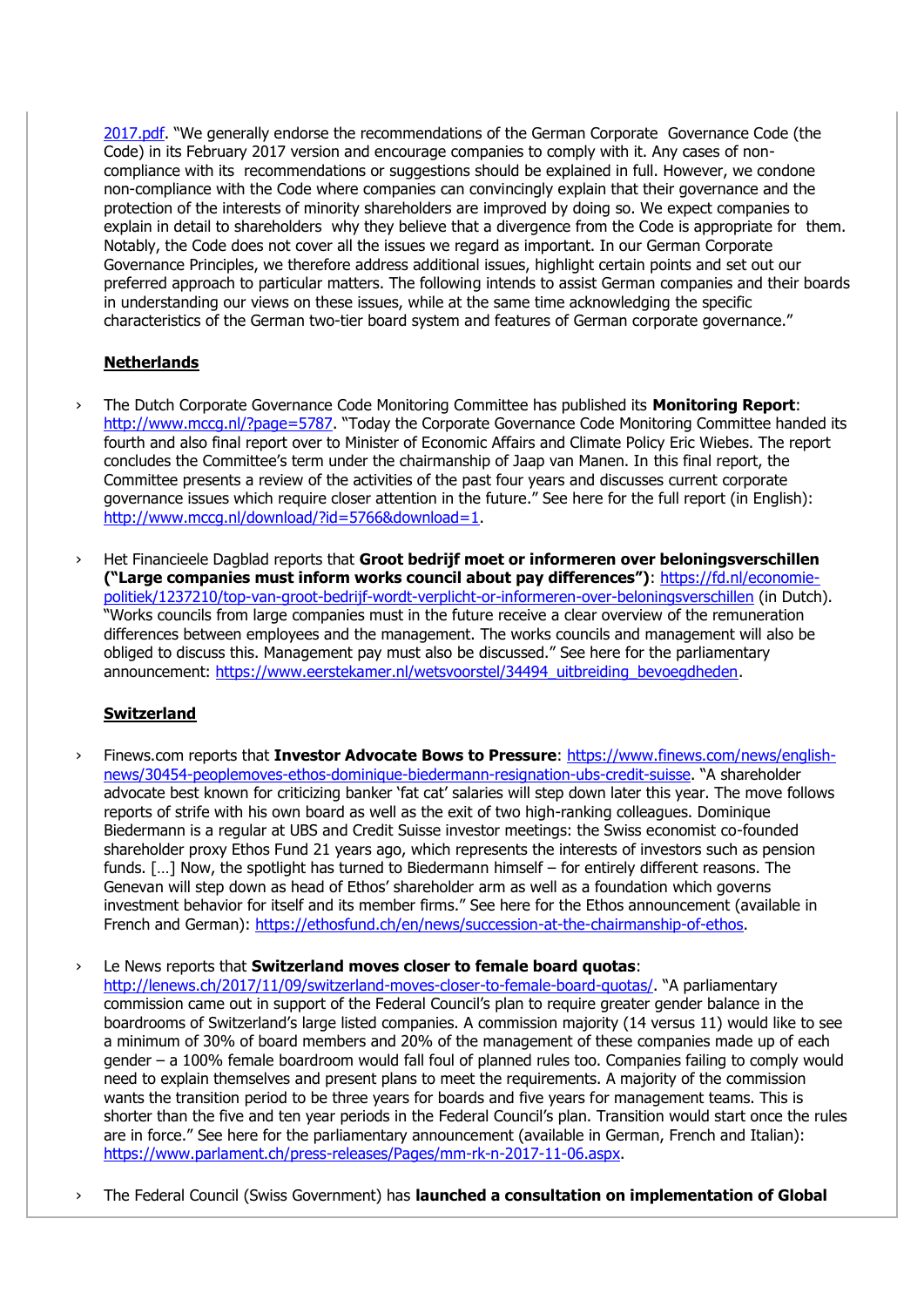**Forum's recommendations**: [https://www.admin.ch/gov/en/start/documentation/media-releases.msg-id-](https://www.admin.ch/gov/en/start/documentation/media-releases.msg-id-69518.html)[69518.html](https://www.admin.ch/gov/en/start/documentation/media-releases.msg-id-69518.html). "On 17 January 2018, the Federal Council launched the consultation on the recommendations of the Global Forum on Transparency and Exchange of Information for Tax Purposes (Global Forum). The bill proposes converting bearer shares into registered shares as well as a system of sanctions for breaches of duty. […] The bill proposes converting bearer shares into registered shares as well as a system of sanctions to be applied should shareholders not comply with their duty to report beneficial owners or if companies breach their obligation to keep a register of shareholders and beneficial owners. The right of authorities and financial intermediaries to examine the registers, as long as this is necessary for them to perform their statutory tasks, should also be ensured. The bill also contains provisions on the confidentiality of administrative assistance requests and the capacity to be a party and a party's capacity to take legal action, information on which can be requested during administrative assistance proceedings." **The consultation closes on 24 April 2018.**

## **Denmark**

› The Danish Committee on Corporate Governance has published a new edition of its **Recommendations for Corporate Governance**: [https://corporategovernance.dk/recommendations-corporate-governance.](https://corporategovernance.dk/recommendations-corporate-governance) "The updated Recommendations for Corporate Governance of 23 November 2017 will enter into force for the financial years starting January 1, 2018 or later. Thus, the 2017 Recommendations will apply for the first time at the Annual General Meeting, which will consider the Annual Report for 2018. Accordingly, in connection with the presentation of the annual report for 2018, the companies must account for compliance with the updated recommendations, so reporting will reflect the situation at the reporting date." See here for the full document in English:

[https://corporategovernance.dk/sites/default/files/clean\\_recommendations\\_version211217-7\\_002\\_0.pdf.](https://corporategovernance.dk/sites/default/files/clean_recommendations_version211217-7_002_0.pdf)

## **Poland**

› Glass Lewis explains that **Polish Regulations Target Audit Oversight and State-Owned Entities**: <http://www.glasslewis.com/polish-regulations-target-audit-oversight-state-owned-entities/>. "The past year saw a number of changes to Polish corporate governance regulations meant to bring them closer to European and world standards. In May 2017, an updated version of the Act on Statutory Auditors, Audit Firms and Public Oversight was introduced to align the Polish legal system with EU regulations regarding audit and financial statements at publicly listed companies. At the board level, the amendment made important changes to committee composition standards, which previously only required one independent director. Going forward, audit committees must comprise at least three members, a majority of whom should be independent (including the chair), and at least one of whom should have audit and accounting experience."

## **Spain**

› Georgeson has published and presented a research paper entitled **Study Regarding "Microdominical" Directors – Providing a legal and market vision**: [http://www.uria.com/documentos/publicaciones/5486/documento/Estudio\\_consejeros\\_microdominicales.pdf](http://www.uria.com/documentos/publicaciones/5486/documento/Estudio_consejeros_microdominicales.pdf)

(in Spanish). Expansión reports about **Consejeros dominicales que pueden ser independientes ("Dominical directors who can be independent")**:

<http://www.expansion.com/empresas/2018/01/21/5a649aee468aeb836c8b4581.html>. "A study proposes to make the regulations more flexible so that board members representing less than 10% of share capital can be considered independent. Spanish law considers that an independent director cannot be qualified as such when they are related to a controlling or reference shareholder whose participation in the company is equal to or greater than 3%, being a 'dominical' (proprietary) director. The firms Georgeson, Uría Menéndez and Davis Polk & Wardwell have submitted a proposal to raise the threshold from 3% to 10%, from which it is considered that a director is not independent, calling them 'microdominical' directors, provided that certain conditions are met. Among them, that there have been no related party transactions, no family or professional ties with significant shareholders, no conflicts of interest, no service on too many boards and that the tenure is less than 12 years."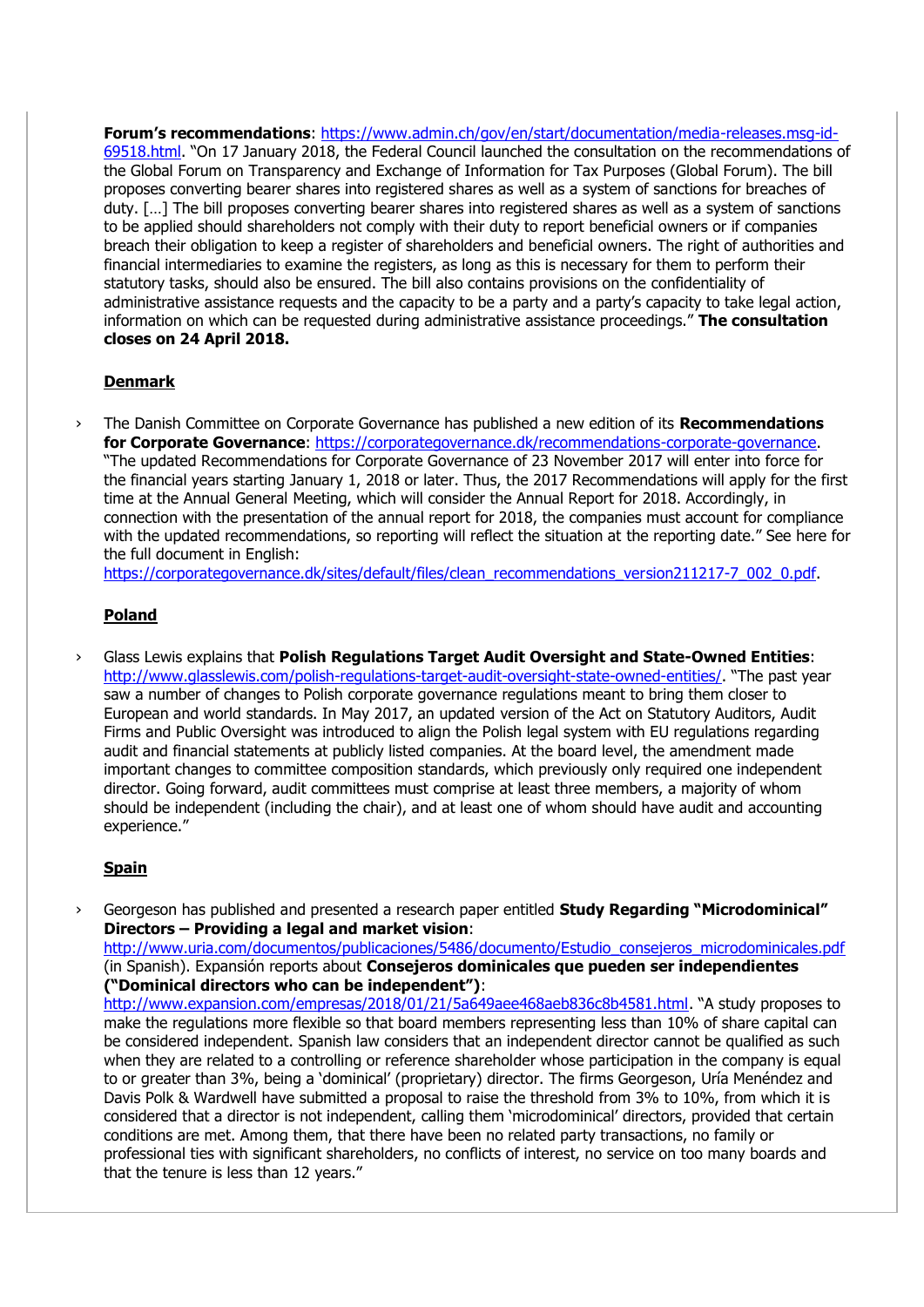### **United States**

- › The Lex Column analyses **The case against share buybacks**: [https://www.ft.com/content/e7fb2144](https://www.ft.com/content/e7fb2144-fbae-11e7-a492-2c9be7f3120a) [fbae-11e7-a492-2c9be7f3120a](https://www.ft.com/content/e7fb2144-fbae-11e7-a492-2c9be7f3120a). "With investment in development stuck at pre-crisis levels and stock prices high, do US companies' huge repurchases make sense?"
- › Bloomberg reports that **Investors Opposing Virtual Shareholder Meetings Notch Wins**: [https://www.bloomberg.com/news/articles/2018-01-09/investors-opposing-online-only-shareholder](https://www.bloomberg.com/news/articles/2018-01-09/investors-opposing-online-only-shareholder-meetings-notch-wins)[meetings-notch-wins](https://www.bloomberg.com/news/articles/2018-01-09/investors-opposing-online-only-shareholder-meetings-notch-wins). "Shareholders demanding face time with corporate boards and senior managers are starting to get their way. Railroad operator Union Pacific Corp. will revert to an in-person annual meeting this year, after its 2017 virtual-only gathering drew a shareholder rebuke and a proposal to end the practice, a company lawyer told the Securities and Exchange Commission in a letter dated Monday. ConocoPhillips is also backpedaling after investors objected to the oil producer's online meeting last year."
- › BNA reports that **Proxy Advisory Firm Registration Bill Passes House**: [https://www.bna.com/proxy](https://www.bna.com/proxy-advisory-firm-n73014473448/)[advisory-firm-n73014473448/](https://www.bna.com/proxy-advisory-firm-n73014473448/). "The House Dec. 20 approved legislation that would require SEC registration for firms that give investors voting advice on corporate shareholder proposals. Lawmakers voted 238-182 to send the Corporate Governance Reform and Transparency Act, H.R. 4015, to the Senate for consideration. Rep. Sean Duffy (R-Wis.) reintroduced the bill this fall after it failed to get a vote on the House floor in the previous Congress. Institutional Shareholder Services Inc. and Glass Lewis & Co. are the largest proxy advisory firms that would be subject to registration if the bill becomes law. The firms account for about 97 percent of the proxy advisory industry, according to a House Financial Services Committee report. They and other proxy advisers also would have to disclose their methodologies and potential conflicts of interest to the Securities and Exchange Commission, under the measure."
- › The Financial Times reports that **Citigroup bows to activist and discloses gender pay data**: <https://www.ft.com/content/591b0900-f9f9-11e7-9b32-d7d59aace167>. "Wall Street bank becomes first to share statistics after campaign by Arjuna Capital."
- › Bloomberg discusses how the **Biggest IPO of the Year Could Be Spotify's Non-IPO**: [https://www.bloomberg.com/gadfly/articles/2018-01-08/spotify-set-to-blaze-ipo-trail-and-make-bankers](https://www.bloomberg.com/gadfly/articles/2018-01-08/spotify-set-to-blaze-ipo-trail-and-make-bankers-shudder)[shudder](https://www.bloomberg.com/gadfly/articles/2018-01-08/spotify-set-to-blaze-ipo-trail-and-make-bankers-shudder). "Sometime, reportedly by the end of March, shares of the streaming music service will start trading for the first time. The deal, a direct listing, has received attention for some time because it's unusual. The usual pomp around stock deals will be absent – no road show, no quiet period, no coordinated stock sale, no actual IPO. Spotify shares will just emerge one morning and trade like any other stock, at least that's the plan. It might not work out that way. The shares could plunge, soar, or soar and then plunge, or plunge and soar, or not trade at all because of a mismatch between buyers and sellers. This obviously matters to bankers, who normally lead stock market listings like this and charge high fees for doing so, particularly for IPOs. But if Spotify shares can smoothly transition to public from private markets on their own, it could create a new model for growth companies in which they raise all their money in private markets and do all their trading in public ones, with some small variations."
- › The Financial Times reports that **Tesla's Musk to earn \$50bn if ambitious targets are hit**: <https://www.ft.com/content/8512e13e-0045-11e8-9650-9c0ad2d7c5b5>. "Company's value must be raised to \$650bn from \$59bn today for maximum payout."

## **India**

- › The Wall Street Journal reports that **India Bans PricewaterhouseCoopers From Auditing Listed Firms for Two Years**: [https://www.wsj.com/articles/india-bans-pricewaterhousecoopers-from-auditing](https://www.wsj.com/articles/india-bans-pricewaterhousecoopers-from-auditing-listed-firms-for-two-years-1515656186)[listed-firms-for-two-years-1515656186](https://www.wsj.com/articles/india-bans-pricewaterhousecoopers-from-auditing-listed-firms-for-two-years-1515656186). "India's market regulator has banned PricewaterhouseCoopers' affiliates from auditing listed companies for two years as punishment for their failure to detect a billion-dollar fraud at outsourcer Satyam Computer Services Ltd."
- › IiAS reports about how **Corporate India Commits to its Social Responsibilities**: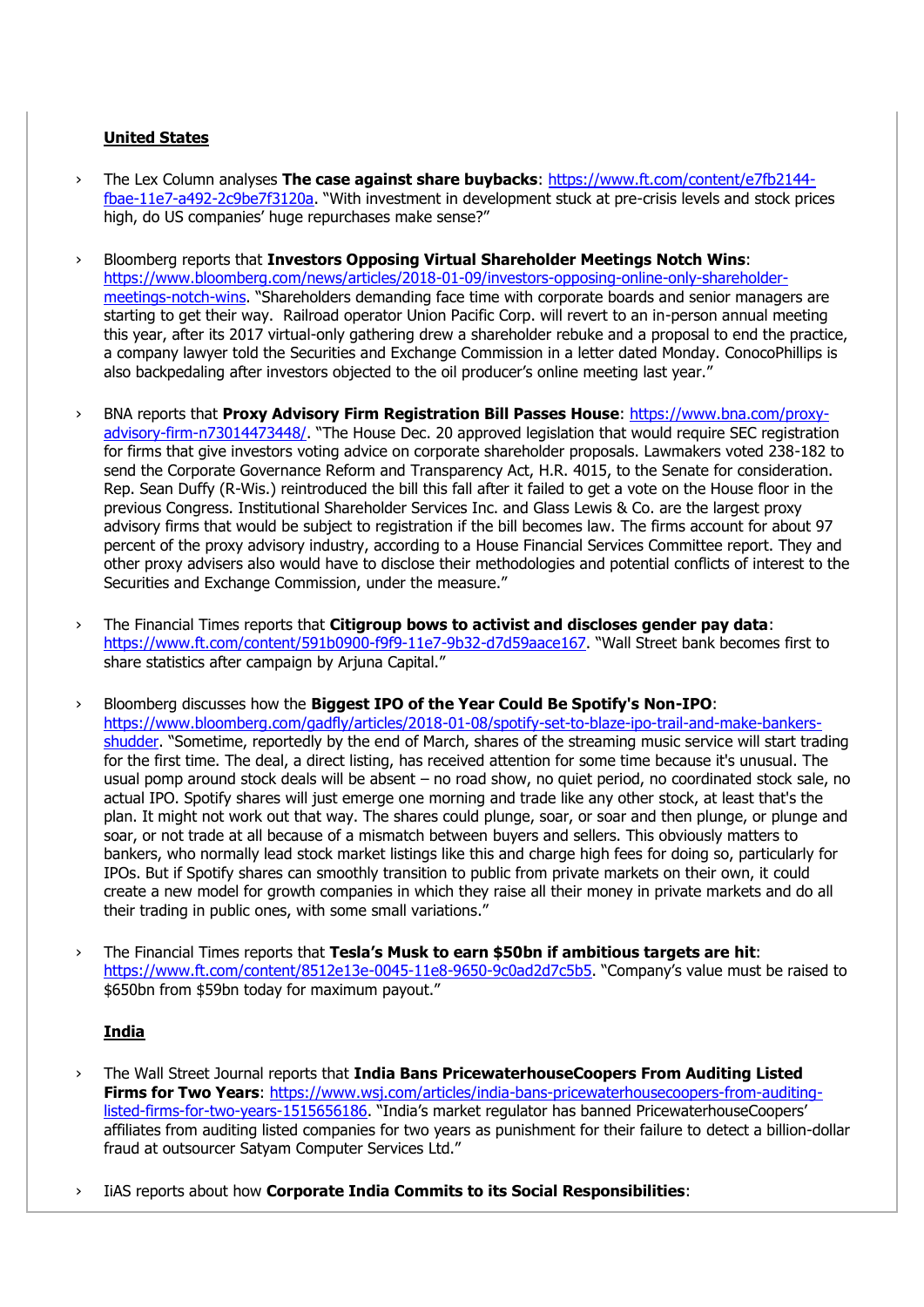[https://www.iiasadvisory.com/single-post/2018/01/11/Corporate-Social-Responsibility-CSR-initiatives-and](https://www.iiasadvisory.com/single-post/2018/01/11/Corporate-Social-Responsibility-CSR-initiatives-and-disclosures-of-the-SP-BSE-100-companies)[disclosures-of-the-SP-BSE-100-companies](https://www.iiasadvisory.com/single-post/2018/01/11/Corporate-Social-Responsibility-CSR-initiatives-and-disclosures-of-the-SP-BSE-100-companies). "The IiAS study of the FY17 Corporate Social Responsibility (CSR) initiatives and disclosures of the S&P BSE 100 companies reveals that companies are taking their CSR initiative seriously and measuring and disclosing the impact they are having."

#### **Japan**

- › The Financial Times reports that **Radical reform needed to shake Japan Inc out of its complacency**: <https://www.ft.com/content/028ed1ee-f156-11e7-b220-857e26d1aca4>. "Groups must detail publicly how strategic shareholders vote on each resolution."
- › The Financial Times reports that **Panasonic set to adopt Japan governance code in landmark move**: <https://www.ft.com/content/716e0d2c-fb7f-11e7-9b32-d7d59aace167>. "Sign-on by major industrial group could trigger 'avalanche' of similar moves."

#### **Hong Kong**

› Bloomberg reports that **Hong Kong Targets Tighter Scrutiny of Listed Firms' Auditors**: [https://www.bloomberg.com/news/articles/2018-01-19/hong-kong-targets-tighter-regulation-enforcement](https://www.bloomberg.com/news/articles/2018-01-19/hong-kong-targets-tighter-regulation-enforcement-of-auditors)[of-auditors](https://www.bloomberg.com/news/articles/2018-01-19/hong-kong-targets-tighter-regulation-enforcement-of-auditors). "Hong Kong, which has faced a slew of criticism on company financial reporting, is set to create a new framework to oversee auditors of listed entities in the city. Proposed legislation will boost the Financial Reporting Council by giving it the independence to investigate and discipline auditors, according to a government statement Friday. It will also empower the FRC to oversee ethics and standards in the industry. The bill will be introduced to lawmakers on Wednesday. […] If approved, the changes would address concerns cited by the Asian Corporate Governance Association that corporate governance issues were a key reason why Hong Kong in 2016 slipped below Singapore in its rankings. The move comes amid a broader shift away from self-regulated bodies: Hong Kong replaced its patchwork of industry-run insurance regulators in recent years with a government-funded agency that oversees licensing and supervision."

## **South Korea**

› The Korea Times reports that **President vows to reform chaebol**:

[https://www.koreatimes.co.kr/www/biz/2018/01/367\\_242258.html](https://www.koreatimes.co.kr/www/biz/2018/01/367_242258.html). "President Moon Jae-in reaffirmed his commitment to reforming conglomerates by introducing a stewardship code. […] Moon said the path to unwinding the tangled web of chaebol ownership will lead the way to true reform with greater transparency. A stewardship code is a series of common principles designed to push for greater transparency and accountability. Major conglomerates derive their power from complex cross-ownership structures woven across multiple businesses. But this insular structure has been under criticism for its lack of transparency. Critics also claim the old system is against the benefit of many shareholders, especially minority ones. Indeed, large-sized Korean groups tend to pay smaller dividends while hardly buying back their own shares. Against this backdrop, Moon has promised to bring major changes to the chaebol governance structure controlled by a few founding family members despite their small direct holdings."

#### **Singapore**

The Straits Times reports that *Independent directors to face 9-year limit under revised Corporate* **Governance Code**: [http://www.straitstimes.com/business/companies-markets/independent-directors-to](http://www.straitstimes.com/business/companies-markets/independent-directors-to-face-9-year-limit-under-revised-corporate)[face-9-year-limit-under-revised-corporate](http://www.straitstimes.com/business/companies-markets/independent-directors-to-face-9-year-limit-under-revised-corporate). "Companies listed in Singapore will have to take a more serious look at director independence, if rule changes suggested by the Corporate Governance Council on Tuesday (Jan 16) are implemented. To encourage firms to refresh and introduce more diversity into their boardrooms, the Council is proposing to enforce a 'nine-year rule' that will reassess whether an independent director (ID) still qualifies as independent after nine years in the role. The Singapore Exchange (SGX) is seeking public feedback on whether the 'nine-year rule' should be written into the Listing Rules as a hard limit, or if the ID's term should be put to an annual two-tier vote. With the second option, the ID would have to win a mandate from all shareholders, as well as from the majority of all non-controlling shareholders. If not, he can only be retained as a non-independent director. A rule change like this would have wide